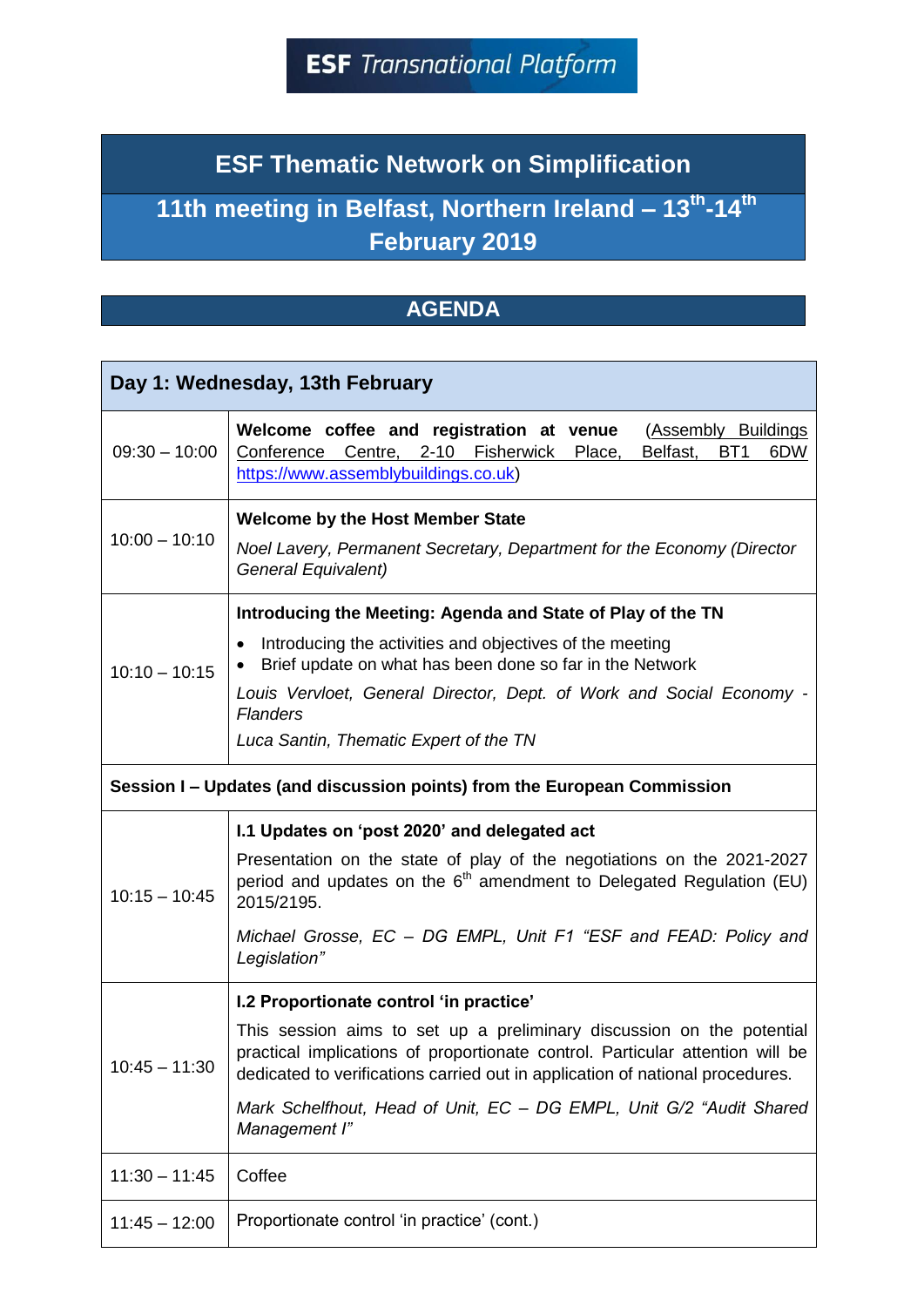| <b>Session II - Public procurement</b>         |                                                                                                                                                                                                                                                                                                              |  |
|------------------------------------------------|--------------------------------------------------------------------------------------------------------------------------------------------------------------------------------------------------------------------------------------------------------------------------------------------------------------|--|
|                                                | II.1 Public procurement and thematic audit                                                                                                                                                                                                                                                                   |  |
| $12:00 - 13:00$                                | Presentation and joint discussion on concrete issues and solutions on<br>'thematic audit of procurement'                                                                                                                                                                                                     |  |
|                                                | Maeve Hamilton, Head of EU Managing Authority, Department for the<br>Economy - Northern Ireland                                                                                                                                                                                                              |  |
| $13:00 - 14:00$                                | Lunch                                                                                                                                                                                                                                                                                                        |  |
| Session III - TN Guides and Terms of reference |                                                                                                                                                                                                                                                                                                              |  |
| $14:00 - 14:15$                                | III.1 Rationale and outline structure of the TN guides                                                                                                                                                                                                                                                       |  |
|                                                | Luca Santin, Thematic Expert of the TN                                                                                                                                                                                                                                                                       |  |
| $14:15 - 15:00$                                | III.2 Terms of reference for ex ante assessment of SCO                                                                                                                                                                                                                                                       |  |
|                                                | The principles and functioning of the SCO steering group set up by<br>Northern Ireland will be co-presented by representatives of the Managing<br><b>Authority and Audit Authority</b>                                                                                                                       |  |
|                                                | Maeve Hamilton, Head of EU Managing Authority, Department for the<br>Economy - Northern Ireland                                                                                                                                                                                                              |  |
|                                                | Jackie Connolly, Head of EU Audit Authority, Department for the Economy<br>- Northern Ireland                                                                                                                                                                                                                |  |
| $15:00 - 15:30$                                | III.3 TN practical guide on SCO and TN guide on ex ante assessment                                                                                                                                                                                                                                           |  |
|                                                | On the basis of the outline structure of the two guides defined at the 10th<br>meeting of the TN, peer to peer interviews will be carried out to collect<br>preliminary information on the good (and not-so-good) practices available<br>at EU level and derive a first set of examples and recommendations. |  |
|                                                | All participants - working groups                                                                                                                                                                                                                                                                            |  |
| $15:30 - 15:45$                                | Coffee                                                                                                                                                                                                                                                                                                       |  |
| $15:45 - 17:00$                                | TN practical guide on SCO and TN guide on ex ante assessment (cont.)                                                                                                                                                                                                                                         |  |
| 19:00                                          | TN dinner                                                                                                                                                                                                                                                                                                    |  |